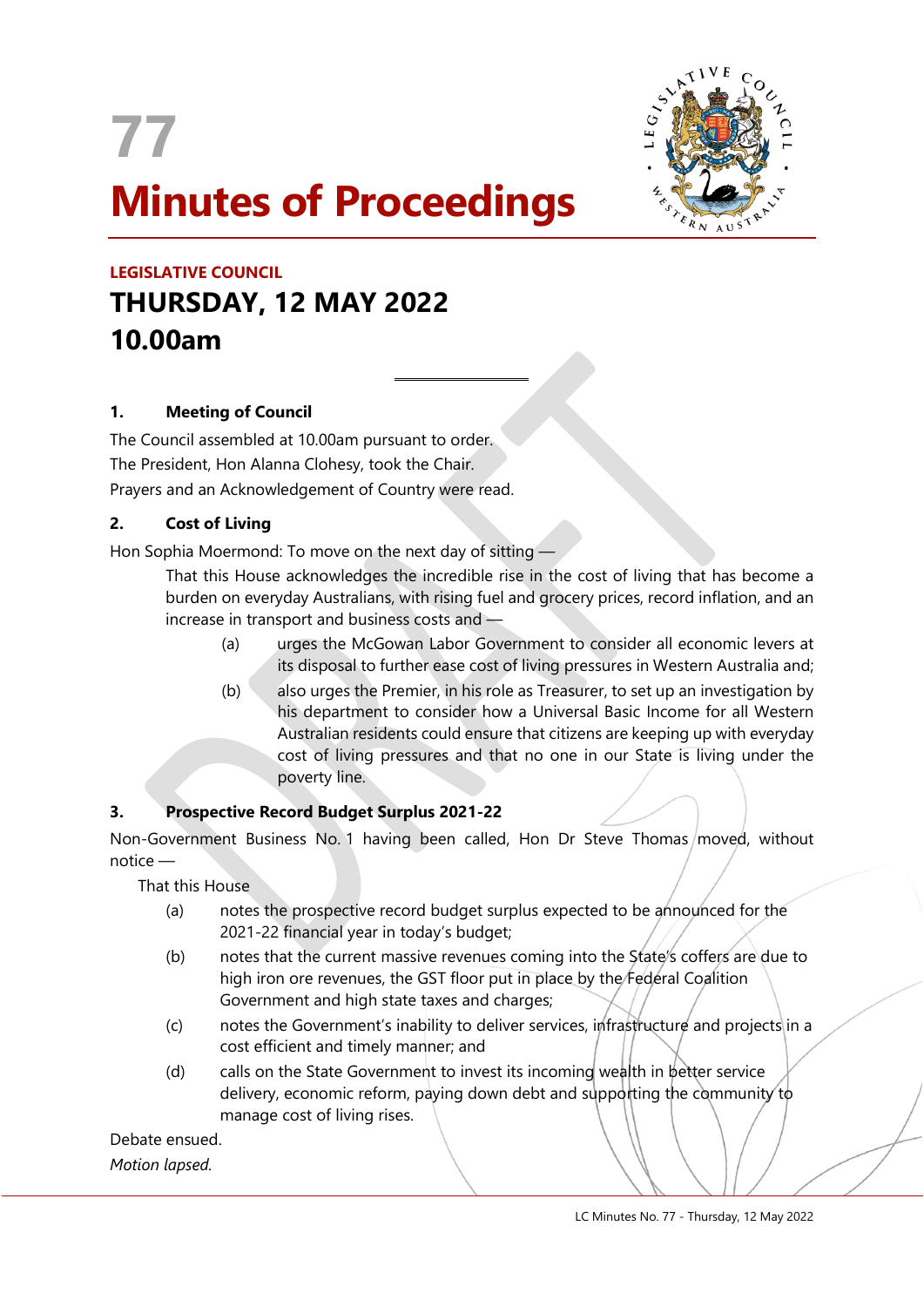# **4. Liberal Party Preference Deal with the United Australia Party**

Private Members' Business No. 1 having been called, Hon Shelley Payne moved, without notice —

That the Legislative Council notes Clive Palmer's relentless attacks on Western Australia and condemns the Liberal Party for their preference deal with the United Australia Party.

Debate ensued.

*Motion lapsed.*

# **5. Order of Business**

Ordered — That Order of the Day No. 1, *City of Vincent Local Government Property Local Law 2021 — Disallowance*, be taken after Order of the Day No. 5, *Transfer of Land Amendment Bill 2021*. (Minister for Emergency Services).

# **6. Shire of Broome Waste Local Law 2021 — Disallowance — Discharge from Notice Paper**

The Order of the Day having been called, Hon Martin Pritchard moved, without notice —

That, pursuant to recommendation of the Joint Standing Committee on Delegated Legislation, Order of the Day No. 2, *Shire of Broome Waste Local Law 2021*, be discharged from the Notice Paper.

Question — put and passed.

# **7. Shire of Carnarvon Public Places and Local Government Property Local Law 2021 — Disallowance — Discharge from Notice Paper**

The Order of the Day having been called, Hon Martin Pritchard moved, without notice —

That, pursuant to recommendation of the Joint Standing Committee on Delegated Legislation, Order of the Day No. 3, *Shire of Carnarvon Public Places and Local Government Property Local Law 2021* be discharged from the Notice Paper.

Question — put and passed.

# **8. Sentencing Legislation Amendment (Persons Linked to Terrorism) Bill 2021**

The Order of the Day for the further consideration of this Bill, in Committee of the Whole House, having been read.

The Acting President left the Chair.

#### ———— **In Committee**

(Hon Steve Martin in the Chair)

Clause 10.

Debate resumed.

Clause agreed to.

Clauses 11 to 15 agreed to.

Clause 16.

Debate ensued.

The Parliamentary Secretary to the Attorney General moved, That the Deputy Chair report progress and seek to sit again at a later stage of this day's sitting.

————

Question — put and passed.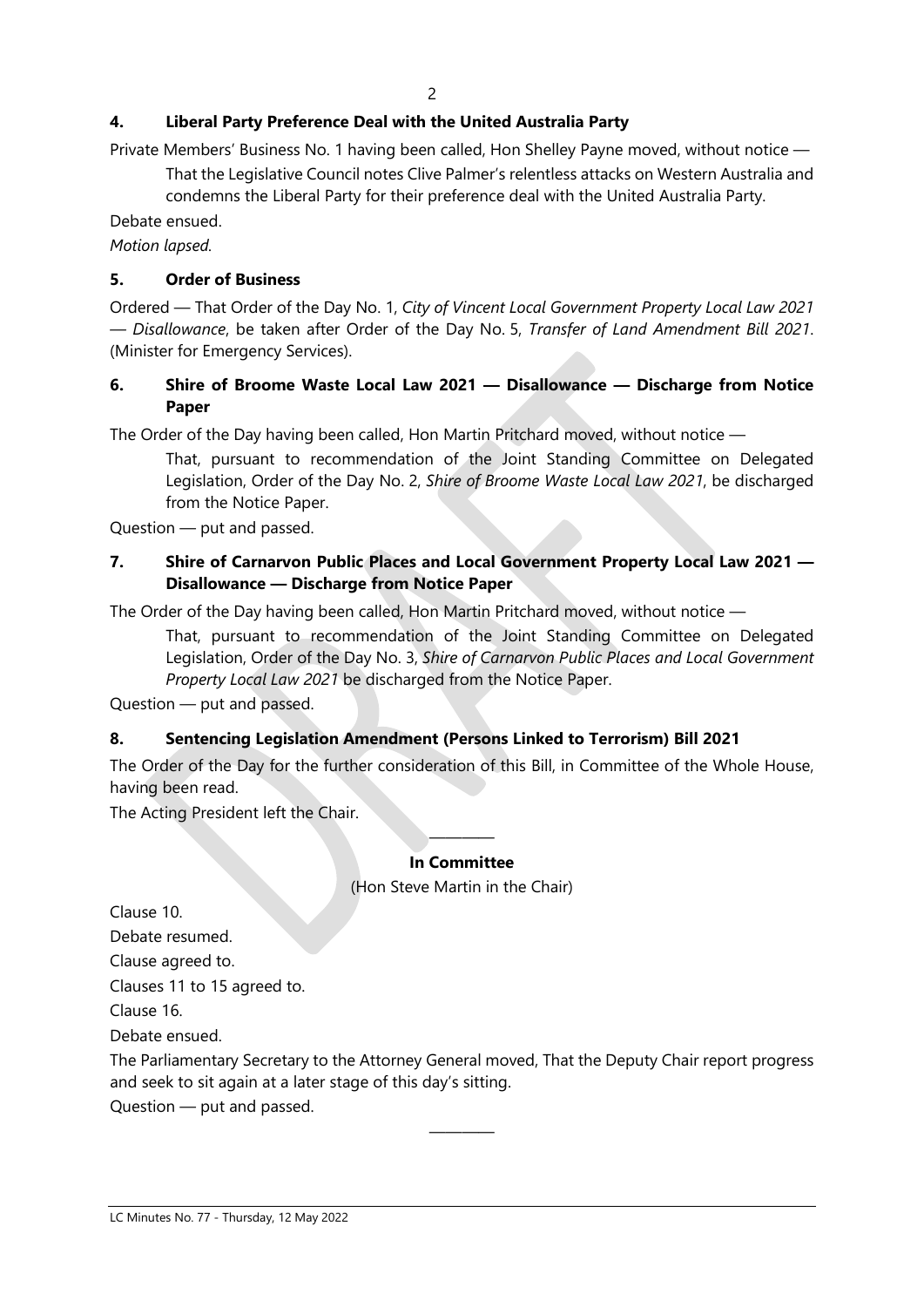3

The Acting President resumed the Chair.

The Deputy Chair of Committees reported that the Committee of the Whole House had considered the Bill, made progress, and seeks to sit again at a later stage of this day's sitting.

Ordered — That the Committee of the Whole House sit again at a later stage of this day's sitting.

# **9. Estimates of Revenue and Expenditure — Consolidated Account Estimates 2022–2023 — Tabling of Papers**

The following Papers were laid on the Table by —

# **Minister for Emergency Services representing the Treasurer**

*Budget Papers and Related Papers —*

The Minister for Emergency Services representing the Treasurer moved, without notice —

That pursuant to Standing Order 69(1) the Legislative Council take note of Tabled Paper 1270A-D (2022–2023 Budget Statements), laid upon the Table of the House on Thursday, 12 May 2022.

On the motion of Hon Pierre Yang the debate was adjourned to the next sitting.

#### **10. Planning and Development Amendment Bill 2022**

The President reported the receipt of Message No. 63 from the Legislative Assembly forwarding the Bill for concurrence.

The Leader of the House representing the Minister for Planning moved, That the Bill be read a first time.

Question — put and passed.

Bill read a first time.

The Leader of the House representing the Minister for Planning moved, That the Bill be read a second time.

The Leader of the House representing the Minister for Planning tabled an Explanatory Memorandum relating to the Bill. (Tabled Paper 1271).

Debate stands adjourned.

# **11. Duties Amendment Bill 2022**

The Acting President reported the receipt of Message No. 64 from the Legislative Assembly forwarding the Bill for concurrence.

The Minister for Emergency Services representing the Minister for Finance moved, That the Bill be read a first time.

Question — put and passed.

Bill read a first time.

The Minister for Emergency Services representing the Minister for Finance moved, That the Bill be read a second time.

The Minister for Emergency Services representing the Minister for Finance tabled an Explanatory Memorandum relating to the Bill. (Tabled Paper 1272).

Debate stands adjourned.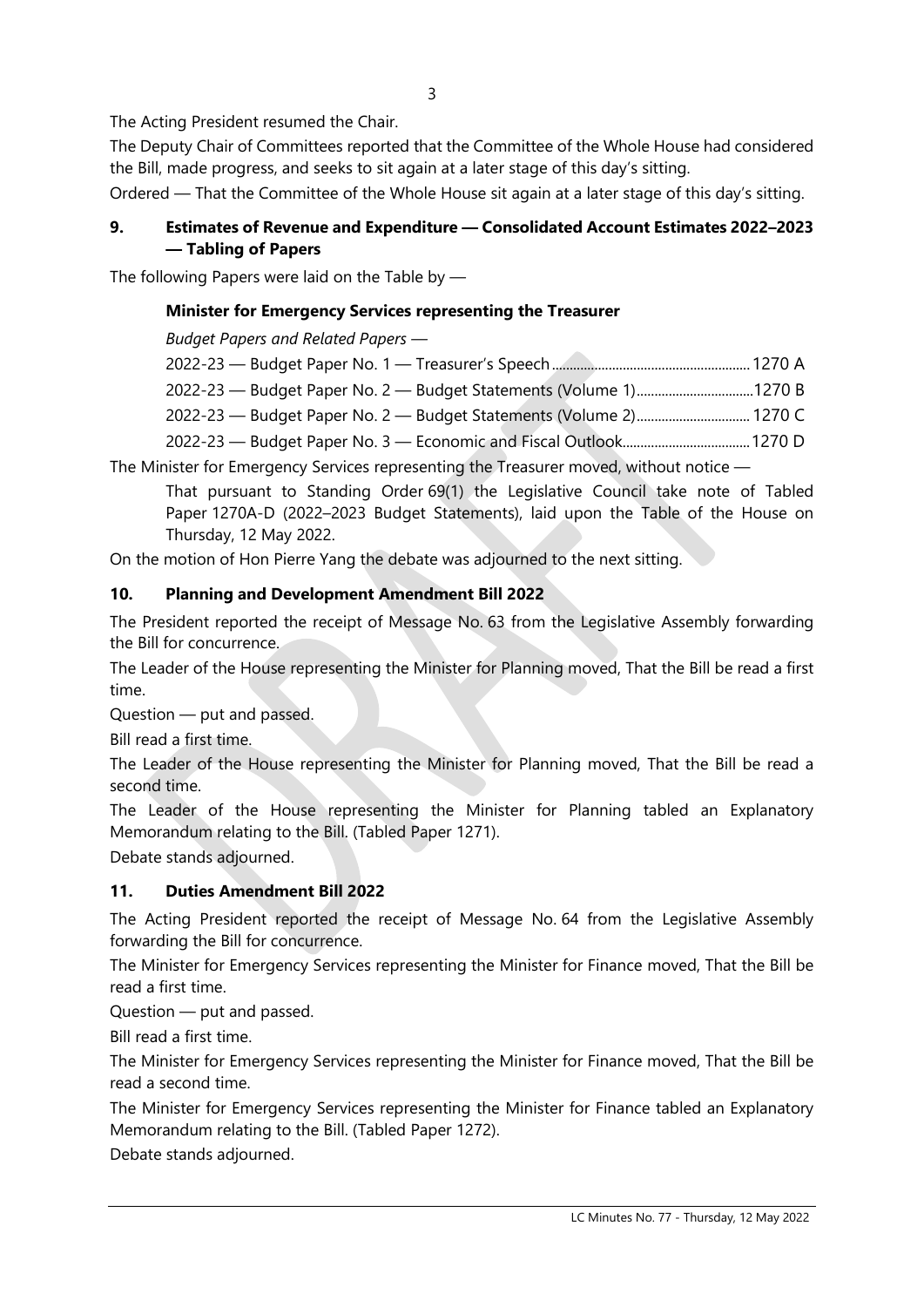#### **12. Order of Business**

Ordered — That Order of the Day No. 9, *Sentencing Legislation Amendment (Persons Linked to Terrorism) Bill 2021*, be taken forthwith. (Leader of the House).

#### **13. Sentencing Legislation Amendment (Persons Linked to Terrorism) Bill 2021**

The Order of the Day for the further consideration of this Bill, in Committee of the Whole House, having been read.

The Acting President left the Chair.

#### ———— **In Committee**

(Hon Steve Martin in the Chair)

Clause 16.

The Parliamentary Secretary to the Attorney General tabled documents relating to the provisions in the Bill where the Board is constituted by the Chair alone (Tabled Paper 1273).

Debate resumed. Clause agreed to.

Clauses 17 to 23 agreed to.

Clause 24.

Debate ensued.

Clause agreed to.

Clause 25.

Debate ensued.

Clause agreed to.

Clauses 26 to 28 agreed to.

Clause 29.

Debate ensued.

Clause agreed to.

Clauses 30 to 35 agreed to.

Clause 36.

Debate ensued.

#### **14. Questions Without Notice**

Questions without notice were taken.

The Minister for Emergency Services representing the Treasurer, by leave, incorporated into *Hansard* a table of the interest charged against the total public sector net debt for the years of 2017-18 to 2020-21, in response to a question without notice asked by Hon Dr Steve Thomas.

The Leader of the House representing the Minister for Community Services, by leave, incorporated into *Hansard* a tabular breakdown of employees, by job description, employed within the Department of Communities Education and Care Regulatory Unit, in response to a question without notice asked by Hon Donna Faragher.

The Leader of the House representing the Premier tabled documents in relation to the Chief Health Officer's advice relating to updated public health and social measures, border and vaccination requirements, in response to a question without notice asked by Hon Donna Faragher on behalf of Hon Martin Aldridge. (Tabled Paper 1274).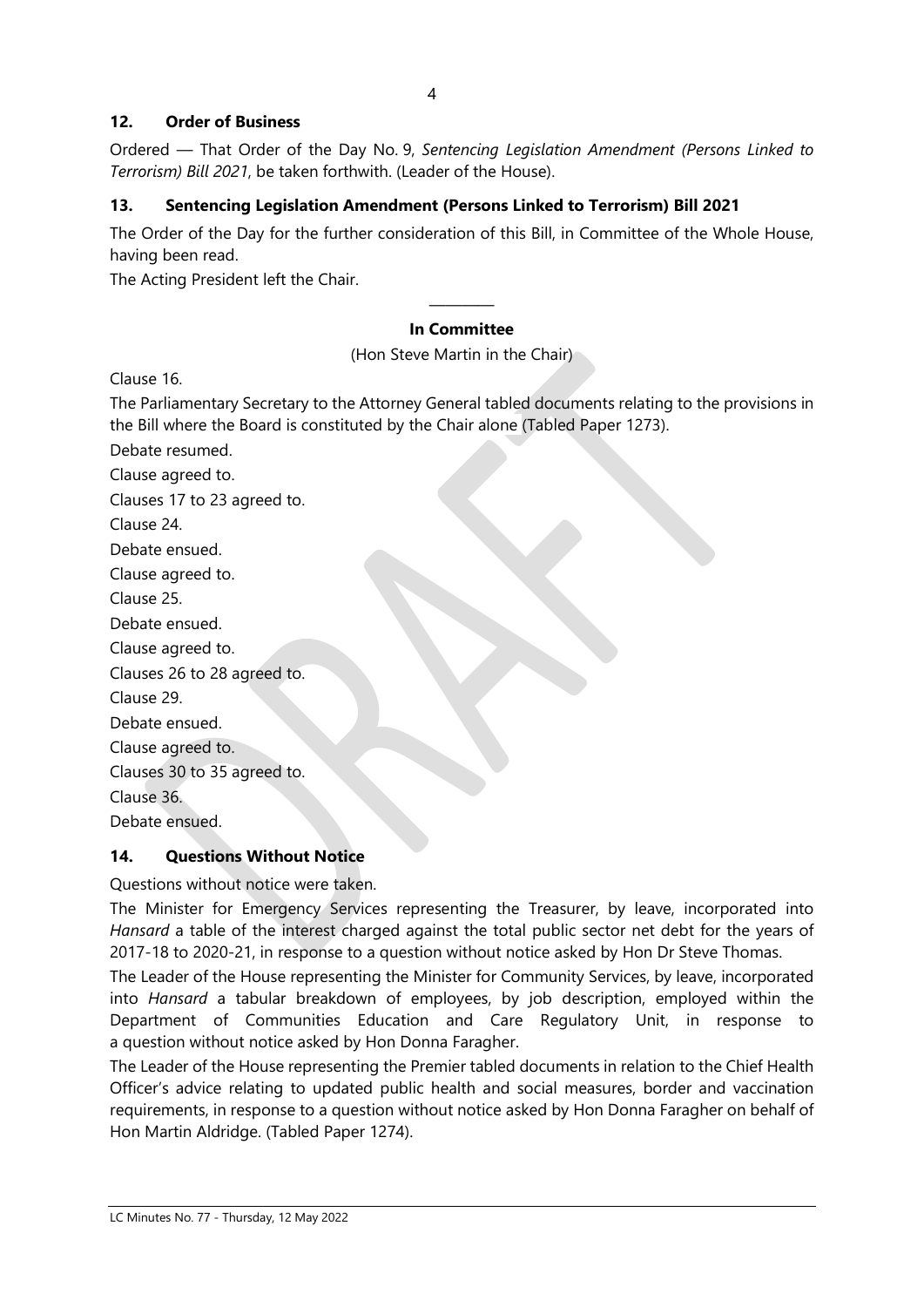The Leader of the House representing the Minister for Housing, by leave, incorporated into *Hansard* information in relation to the number of people staying at Booloo Bidee Mia, in response to a question without notice asked by Hon Steve Martin.

#### **15. Statement by President — Joint Sitting Senate Vacancy**

The President made the following Statement —

With reference to the motion this House passed on Tuesday, 10 May 2022 in respect of the fixing of the day and place for a joint sitting of the Legislative Council and the Legislative Assembly to fill the Senate vacancy, I advise that I have conferred with the Speaker of the Legislative Assembly and have received agreement that the Houses will meet in the Legislative Council Chamber at 11.00am on Wednesday, 18 May 2022.

#### **16. Sentencing Legislation Amendment (Persons Linked to Terrorism) Bill 2021**

Resumption of consideration of this Bill in Committee of the Whole House (*see item 13 above*). The President left the Chair.

# **In Committee** (Hon Peter Foster in the Chair)

————

| Clause 36.                  |
|-----------------------------|
| Debate resumed.             |
| Clause agreed to.           |
| Clauses 37 to 40 agreed to. |
| Clause 41.                  |
| Debate ensued.              |
| Clause agreed to.           |
| Clauses 42 to 45 agreed to. |
| Title agreed to.            |

The President resumed the Chair. Bill reported without amendment. Report adopted.

The Parliamentary Secretary to the Attorney General moved, That the Bill be read a third time.

The President announced that the Deputy Chair of Committees had certified that this was a true copy of the Bill as agreed to in Committee of the Whole House and reported.

————

Question — put and passed.

Bill read a third time and passed.

#### **17. Members' Statements**

Statements were taken.